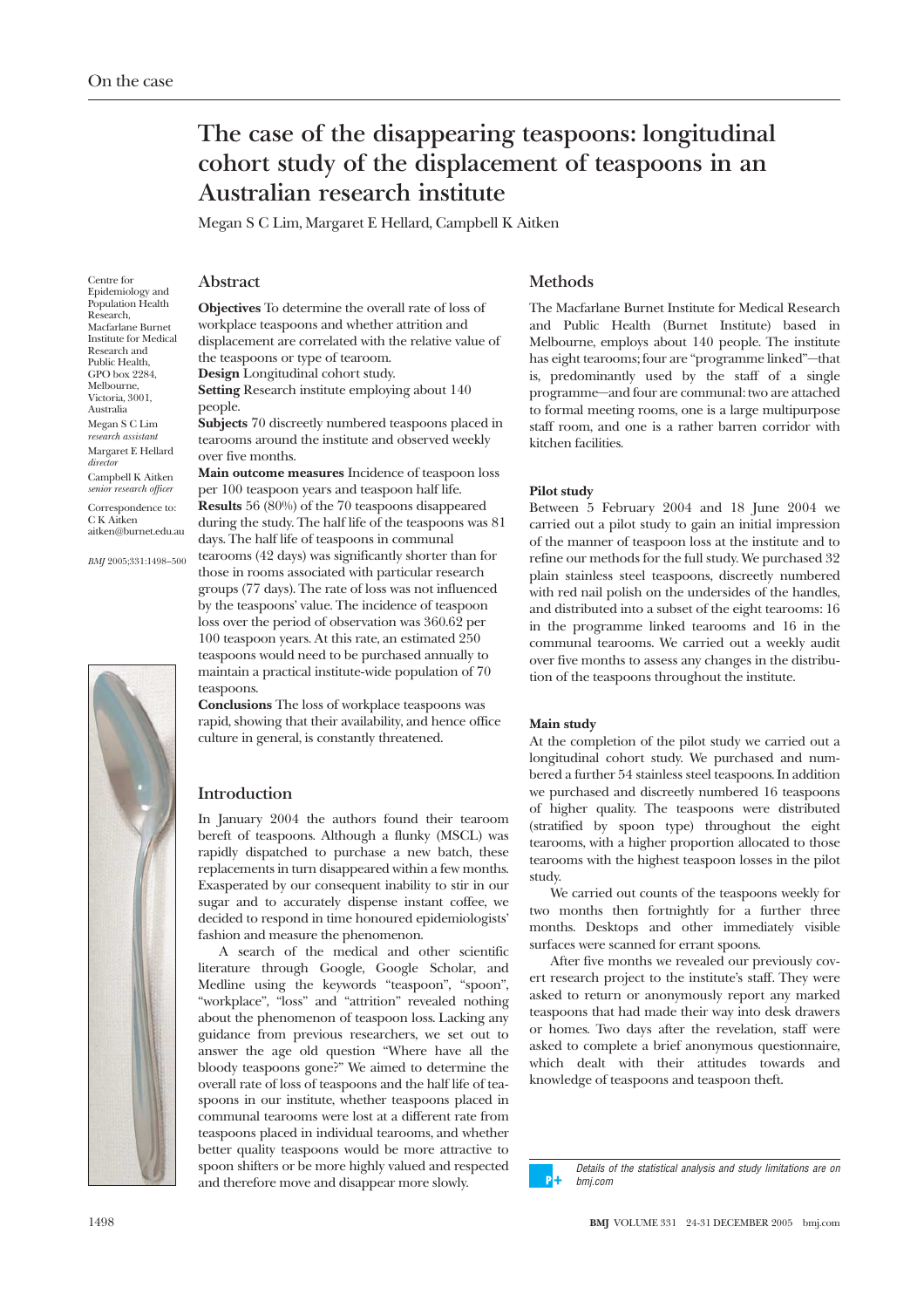

**Fig 1** Proportion of teaspoons remaining by final tearoom type

## **Results**

After five months, 56 (80%) of 70 teaspoons had disappeared. The half life of the teaspoons was 81 days (that is, half had disappeared permanently after that time) compared with 63 days in the pilot study. The type of tearoom in which spoons were initially placed did affect the rate of loss. The amount of time a teaspoon survived in its final room did, however, vary significantly according to final tearoom type: half life 42 days for communal rooms (observed 28, expected 20.5) and 77 days for programme linked rooms (observed 57, expected 64.5,  $P \le 0.05$ ; fig 1). The rate of loss of the higher quality teaspoons (observed 12, expected 12.4) was not significantly different to that of standard quality teaspoons (observed 44, expected  $43.6, P = 0.88$ ; fig 2).

We observed the teaspoons for a total of 5668 teaspoon days. The rate of teaspoon loss over the period of observation was 0.99 per 100 teaspoon days (95% confidence interval 0.76 to 1.28), or 360.62 per 100 teaspoon years. Assuming an average daily population of 140 people in the institute, this translates to a rate of loss of 2.58 teaspoons per person per 100 teaspoon years. Therefore to maintain a workable population (one spoon for every two people) 252.4 (194.3 to 328) teaspoons would need be purchased every year.

If we assume that the annual rate of teaspoon loss per employee can be applied to the entire workforce of the city of Melbourne (about 2.5 million), an estimated 18 million teaspoons are going missing in Melbourne each year. Laid end to end, these lost teaspoons would





Results of follow-up teaspoon questionnaire

| <b>Questions and possible answers</b>                          | No (%) of responses<br>$(n=94)$ |
|----------------------------------------------------------------|---------------------------------|
| Have you ever stolen a teaspoon?                               |                                 |
| Yes                                                            | 36 (38)                         |
| No                                                             | 58 (62)                         |
| If yes, from where?*                                           |                                 |
| Work                                                           | 22 (61)                         |
| School or university                                           | 11(31)                          |
| Home of a friend or relative                                   | 13 (36)                         |
| Shop or store                                                  | 6(17)                           |
| Pub or restaurant                                              | 10(28)                          |
| Aeroplane                                                      | 4(11)                           |
| Have you stolen a teaspoon in the past year?                   |                                 |
| Yes                                                            | 18 (19)                         |
| No                                                             | 76 (81)                         |
| If yes, from where?*                                           |                                 |
| Work                                                           | 10(56)                          |
| School or university                                           | 5(28)                           |
| Home of a friend or relative                                   | 9(50)                           |
| Shop or store                                                  | 4 (22)                          |
| Pub or restaurant                                              | 6(33)                           |
| Aeroplane                                                      | 2(11)                           |
| Stealing teaspoons is wrong:                                   |                                 |
| Strongly agree                                                 | 31(33)                          |
| Agree                                                          | 23 (24)                         |
| Unsure                                                         | 15 (16)                         |
| <b>Disagree</b>                                                | 13 (14)                         |
| Strongly disagree                                              | 12 (13)                         |
| How satisfied are you with teaspoon coverage in the institute? |                                 |
| Very satisfied                                                 | 0(0)                            |
| Satisfied                                                      | 6(6)                            |
| Unsure                                                         | 19 (20)                         |
| Dissatisfied                                                   | 17 (18)                         |
| Very dissatisfied                                              | 52 (55)                         |

\*Multiple answers possible.

cover over 2700 km—the length of the entire coastline of Mozambique<sup>1</sup>—and weigh over 360 metric tons—the approximate weight of four adult blue whales.<sup>2</sup>

After the revelation of the study to the institute's staff, five potentially lost teaspoons were recovered from miscreant hoarders. Four of these were returned from areas far removed from their place of last observation; one had been missing for 20 weeks. No one admitted to the permanent removal of a teaspoon from the institute, and no plausible explanations were advanced for the high rate of teaspoon loss.

#### **Follow-up questionnaire**

Overall, 94 employees (response rate 67%) responded to the follow-up questionnaire. Thirty six (38%) were male, 57 were female (61%), and one was undecided. The table shows selected results.

# **Discussion**

Displacement of teaspoons outside tearooms at the Burnet Institute, Australia, was highly efficient, at the rate of nearly one teaspoon lost per 100 teaspoon days. Despite the purchase of substantial numbers of replacement teaspoons during the study period, most employees (73%) remained dissatisfied with teaspoon coverage in the institute.